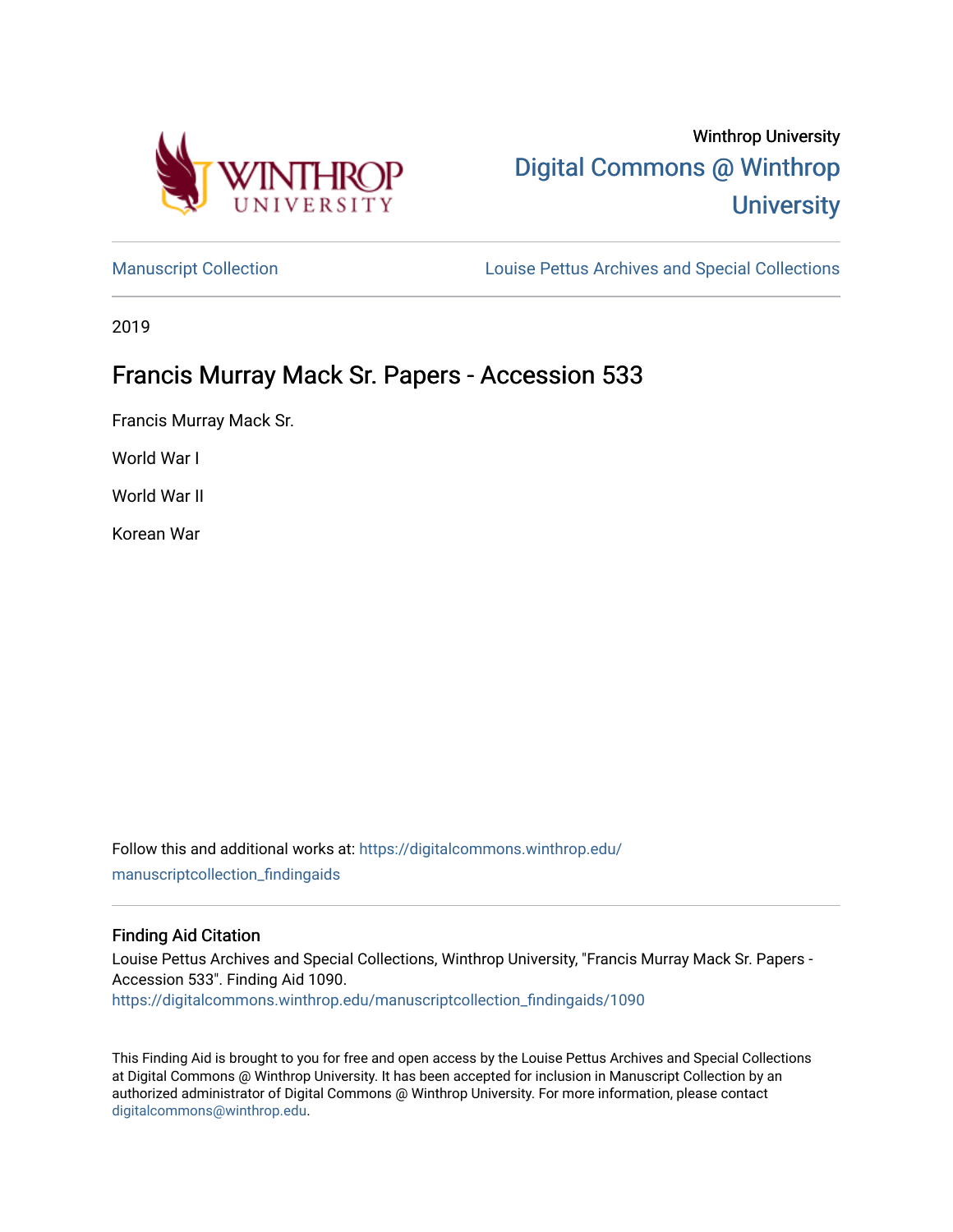#### **WINTHROP UNIVERSITY LOUISE PETTUS ARCHIVES & SPECIAL COLLECTIONS**

**MANUSCRIPT COLLECTION**

## **ACCESSION 533**

**FRANCIS M. MACK SR. PAPERS**

1900-1979, nd

12 Boxes, 66 Folders

**CATTLE D**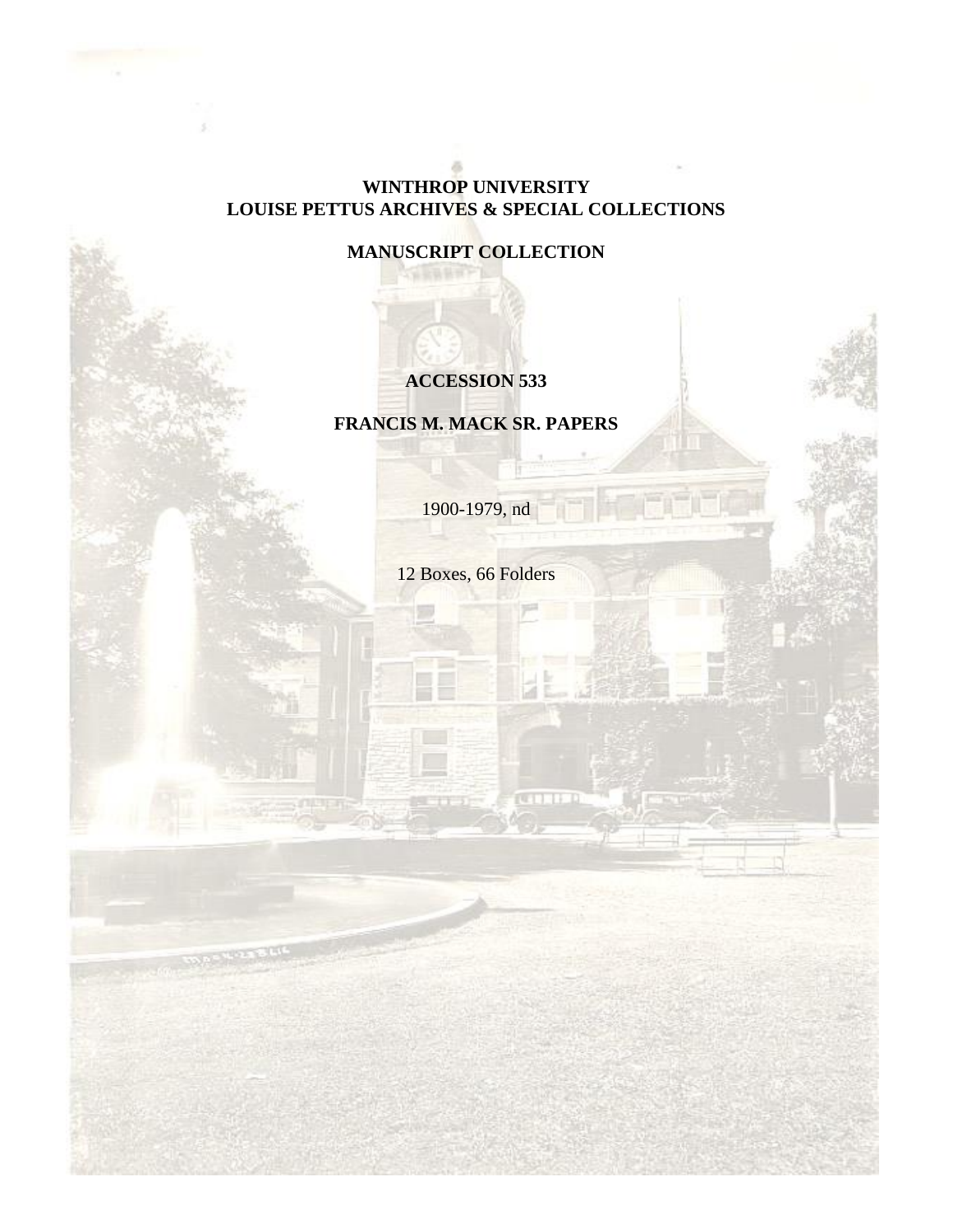#### **WINTHROP UNIVERSITY LOUISE PETTUS ARCHIVES AND SPECIAL COLLECTIONS**

#### **MANUSCRIPT COLLECTION**

ADDITIONS: \_**1631**\_, \_\_\_, DATE: April 22, 1987

ACC. NO.: 533 PROCESSED BY: Cathy Morrow NO. OF SECTIONS: 3

#### **FRANCIS M. MACK, SR. PAPERS**

**I**

The papers of Francis M. Mack, Sr., farmer, veteran of the Mexican Border Dispute, World War I and World War II, Military Mayor of Taegu, Korea, and educator were received by the Winthrop University Archives on October 26, 1983.

> Linear feet of shelf space occupied: 3.00 Approximate number of pieces: 6000

Restrictions: Open to researchers under the rules and regulations of the Louise Pettus Archives & Special Collections at Winthrop University.

Literary Rights: For information concerning literary rights please contact the Louise Pettus Archives & Special Collections at Winthrop University.

Notices were released to NUCMC: May 7, 1987.

Scope and Content Note: **The Francis M. Mack, Sr. Papers are divided into eight sections. The first section consists of his educational papers and the organization of the Catawba Association. The second section includes papers relating to the Ministers' Annuity Fund. Other sections include his military papers which include numerous maps, papers concerning Camp Campbell and Korea, papers dealing with historical organizations of which he was a member, photographs, newspaper clippings and various pamphlets. There are three appendices which list the names of the pamphlets and the maps and also list the organizations that Francis M. Mack, Sr. was a member**.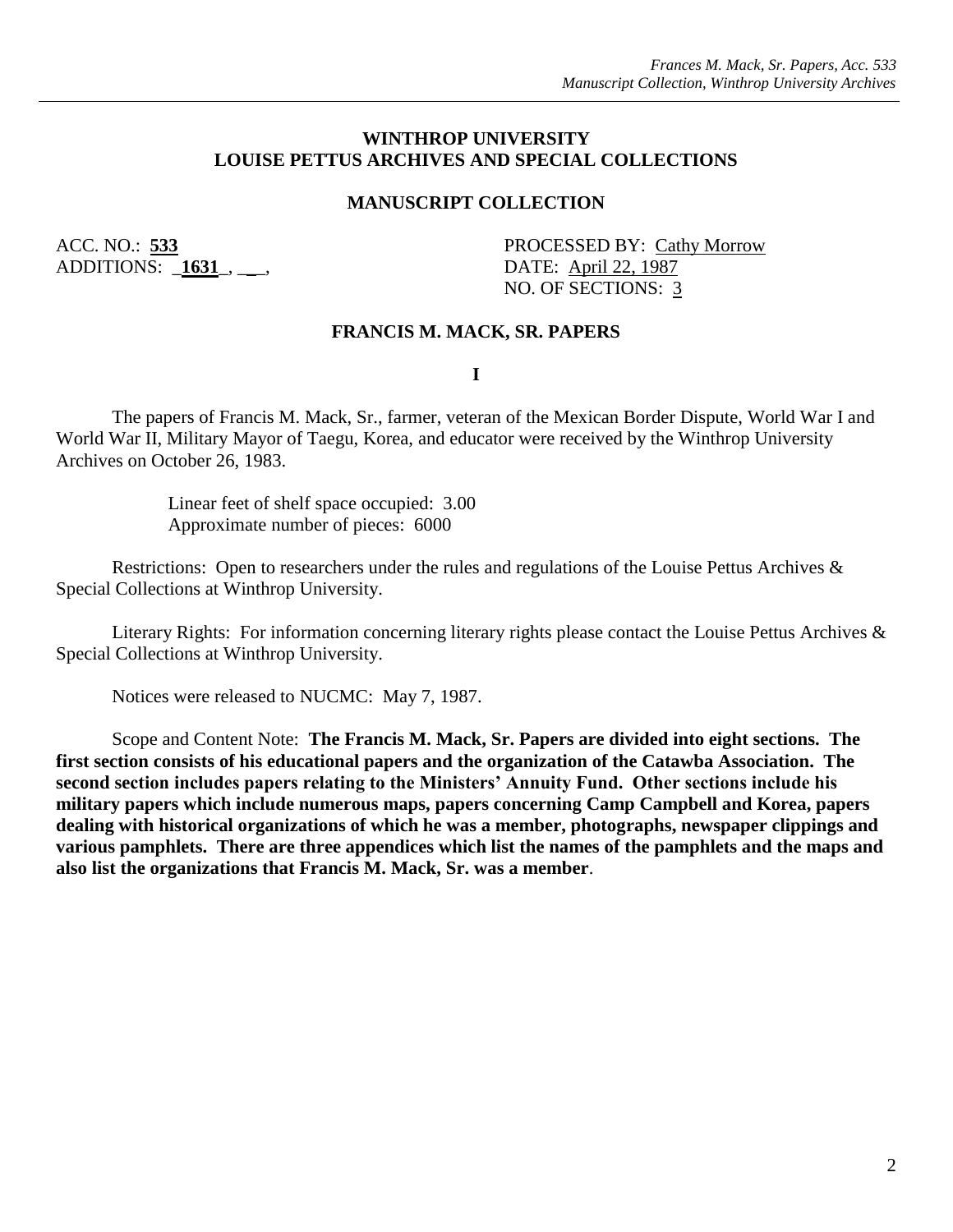## **II**

#### **BIOGRAPHICAL DATA**

## **FRANCIS M. MACK, SR.**

| 1887 (Nov. 13) | Born, Fort Mill, South Carolina                          |
|----------------|----------------------------------------------------------|
| 1895-1901      | <b>Attended Fort Mill Academy</b>                        |
| 1901-1902      | <b>Attended Douglas Fraser Preparatory School</b>        |
| 1902-1904      | <b>Attended Davidson College</b>                         |
| 1908           | <b>Attended Cornell College</b>                          |
| ca. 1910       | <b>Joined National Guard</b>                             |
| 1914           | <b>Mexican Border Dispute</b>                            |
| 1915           | Married Elizabeth White Nims of Fort Mill,<br>S.C.       |
| 1918-1919      | World War I                                              |
| 1921-1938      | Superintendent of Fort Mill Public Schools               |
| 1926-ca. 1928  | Received B.A. and M.A. from University of South Carolina |
| 1941-1945      | World War II                                             |
| 1946-1947      | Military Governor of Taegu, Korea                        |
| 1948-1976      | Farmer                                                   |
| 1979 July 29   | Died                                                     |

*\* See Appendix A for a list of organizations of which Francis M. Mack, Sr. was a member.*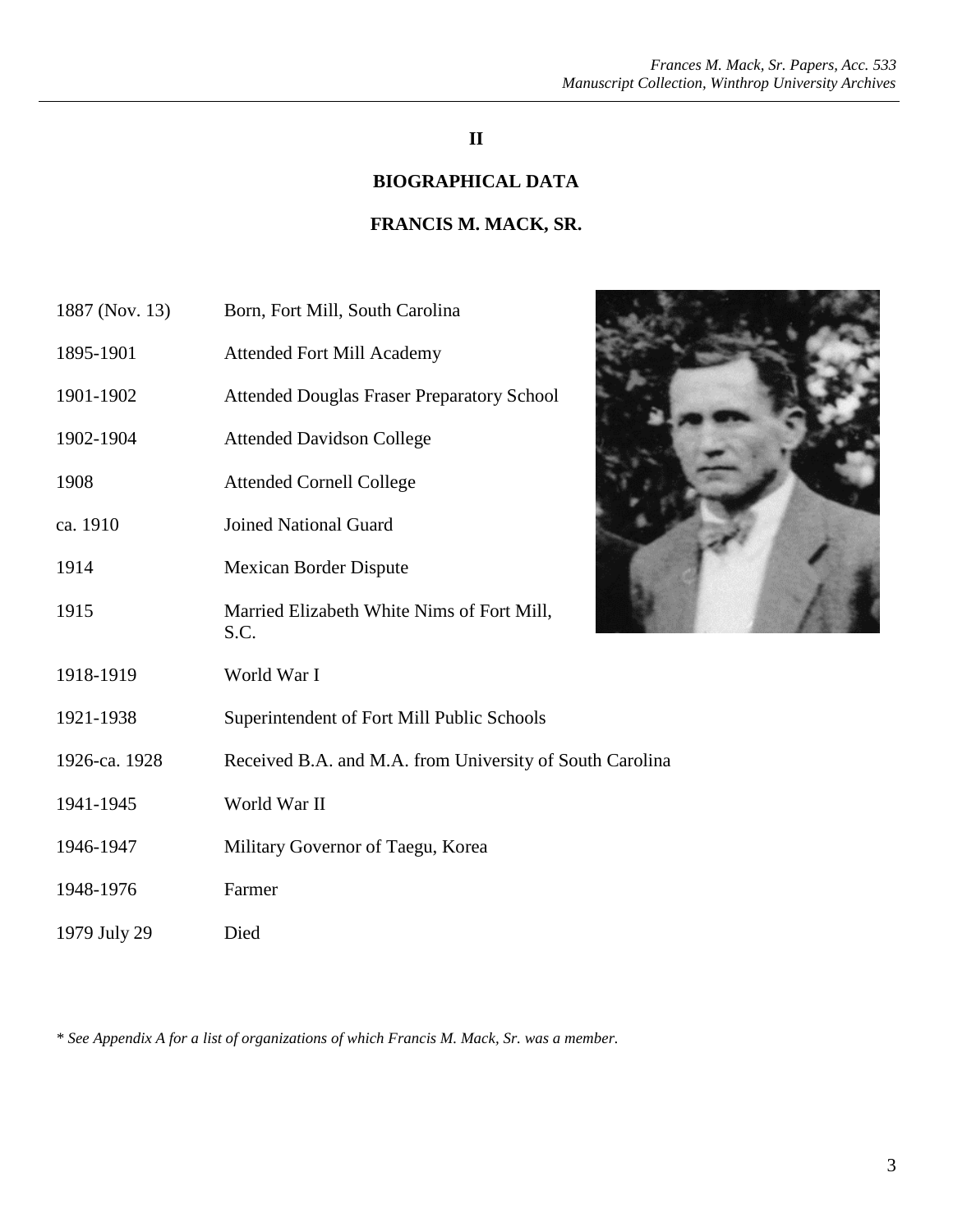## **DESCRIPTION OF SERIES**

|                | <b>Box(es)</b> Folder(s) | <b>Series</b>                                                                                                                                                                                                                                                                                                      | Year(s)                      |
|----------------|--------------------------|--------------------------------------------------------------------------------------------------------------------------------------------------------------------------------------------------------------------------------------------------------------------------------------------------------------------|------------------------------|
|                |                          | A) PAPERS RELATING TO EDUCATION                                                                                                                                                                                                                                                                                    |                              |
| $\mathbf{1}$   | $1-5$                    | <b>GENERAL EDUCATION PAPERS</b><br>Consists of correspondence, intelligence tests, teacher applications,<br>teachers resumes, commencement announcements, papers relating to<br>field work in agriculture, summaries of grade work or school registrar<br>and miscellaneous announcements. In chronological order. | 1913-1932, 1963,<br>1972, nd |
| $\overline{2}$ | 6                        | <b>CATAWBA ASSOCIATION</b><br>Consists of papers relating to the formation of the Catawba<br>Association, the Constitution, schedules, records, and announcements.<br>In chronological order.                                                                                                                      | 1922-1929, nd                |
| $\overline{2}$ | $\tau$                   | UNIVERSITY OF SOUTH CAROLINA PAPERS<br>Consists of notes, correspondence from Francis M. Mack Sr.'s wife,<br>Elizabeth. In chronological order.                                                                                                                                                                    | 1927, nd                     |
| $2 - 3$        | $8 - 13$                 | <b>NOTEBOOKS</b><br>Consists of Francis M. Mack Sr.'s notes from the University of South<br>Carolina. The notes originally were in separate notebooks. In<br>chronological order.                                                                                                                                  | 1926, 1928, nd               |
|                |                          | <b>B) PAPERS RELATING TO THE MINISTER'S</b><br><b>ANNUITY FUND</b>                                                                                                                                                                                                                                                 |                              |
| 3              |                          | 14-18 MINISTER'S ANNUITY FUND PAPERS<br>Consists of correspondence, list of quotas for each church involved,<br>how much was received by each church and notes. In chronological<br>order.                                                                                                                         | 1938-1940, nd                |
|                |                          | C) PAPER RELATING TO THE MILITARY                                                                                                                                                                                                                                                                                  |                              |
| $4-6$          |                          | 19-30 MAPS<br>Consists of military maps and different types of maps concerning<br>Korea. No arrangement.                                                                                                                                                                                                           | nd                           |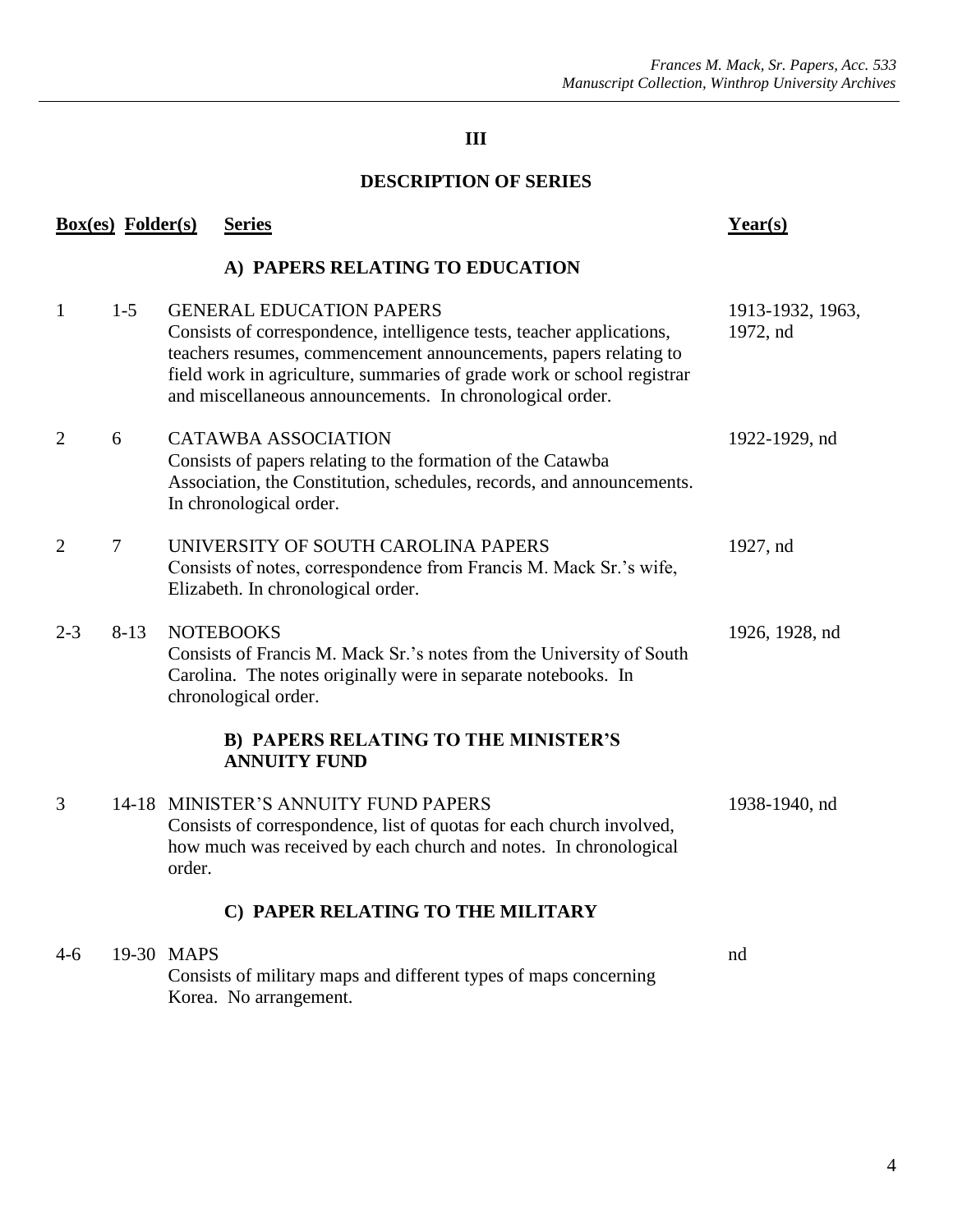|       | <b>Box(es)</b> Folder(s) | <b>Series</b>                                                                                                                                                                                                                                                                                                                                                                                                                                                                                                                                                                                                  | Year(s)             |
|-------|--------------------------|----------------------------------------------------------------------------------------------------------------------------------------------------------------------------------------------------------------------------------------------------------------------------------------------------------------------------------------------------------------------------------------------------------------------------------------------------------------------------------------------------------------------------------------------------------------------------------------------------------------|---------------------|
| 7     |                          | 31-34 CAMP CAMPBELL KENTUCKY<br>Consists of rosters and addresses, papers concerning joint exercises,<br>schedules, tests, list of officers and addresses, and army<br>correspondence course examination and answer sheets. In<br>chronological order.                                                                                                                                                                                                                                                                                                                                                         | 1943-1948, nd       |
| 7     | 35                       | TAEGU, KOREA<br>Consists of a Korean newspaper, the city budget of Taegu and a table<br>of the organization of the government. No arrangement.                                                                                                                                                                                                                                                                                                                                                                                                                                                                 | 1946-1948, nd       |
| 7     | 36                       | WORLD WAR I: 118 <sup>TH</sup> INFANTRY, 1 <sup>ST</sup> SOUTH CAROLINA<br><b>INFANTRY</b><br>This series consists of material, mainly of correspondence and rosters,<br>concerning the 118 <sup>th</sup> Infantry and the 1 <sup>st</sup> South Carolina Infantry which<br>Col. Mack fought with during World War I. the correspondence<br>mostly between Francis J. Beaty and Col. Mack and dealt with<br>reunions. Also included is a Domain of the Golden Dragon:<br>International Date Line certificate awarded to Lt. Col. F. M. Mack<br>while aboard the S. S. Chanute Victory ship on August 26, 1946. | 1946, 1961-1971, nd |
|       |                          | D) PAPERS RELATING TO ORGANIZATIONS                                                                                                                                                                                                                                                                                                                                                                                                                                                                                                                                                                            |                     |
| $8-9$ |                          | 37-42 SONS OF THE AMERICAN REVOLUTION<br>Consists of miscellaneous correspondence announcements, minutes of<br>meetings, and lists of officers. In chronological order.                                                                                                                                                                                                                                                                                                                                                                                                                                        | 1959-1974, nd       |
| 9     | 43                       | SONS OF THE CONFEDERATE VETERANS<br>Consists of miscellaneous correspondence and names and addresses of<br>sons of the Confederate Veterans Camps in South Carolina. In<br>chronological order.                                                                                                                                                                                                                                                                                                                                                                                                                | 1973-1975, nd       |
| 9     | 44                       | SOUTH CAROLINA GENEALOGICAL SOCIETY<br>Consists of a letter accepting Francis M. Mack, receipt of dues, and<br>announcements. In chronological order.                                                                                                                                                                                                                                                                                                                                                                                                                                                          | 1971-1977           |
| 9     | 45                       | SOCIETY OF MAYFLOWER DESCENDANTS<br>Consists of miscellaneous correspondence, and announcements. Also<br>includes a completed membership application by Lydia Ardrey. In<br>chronological order.                                                                                                                                                                                                                                                                                                                                                                                                               | 1969-1973, nd       |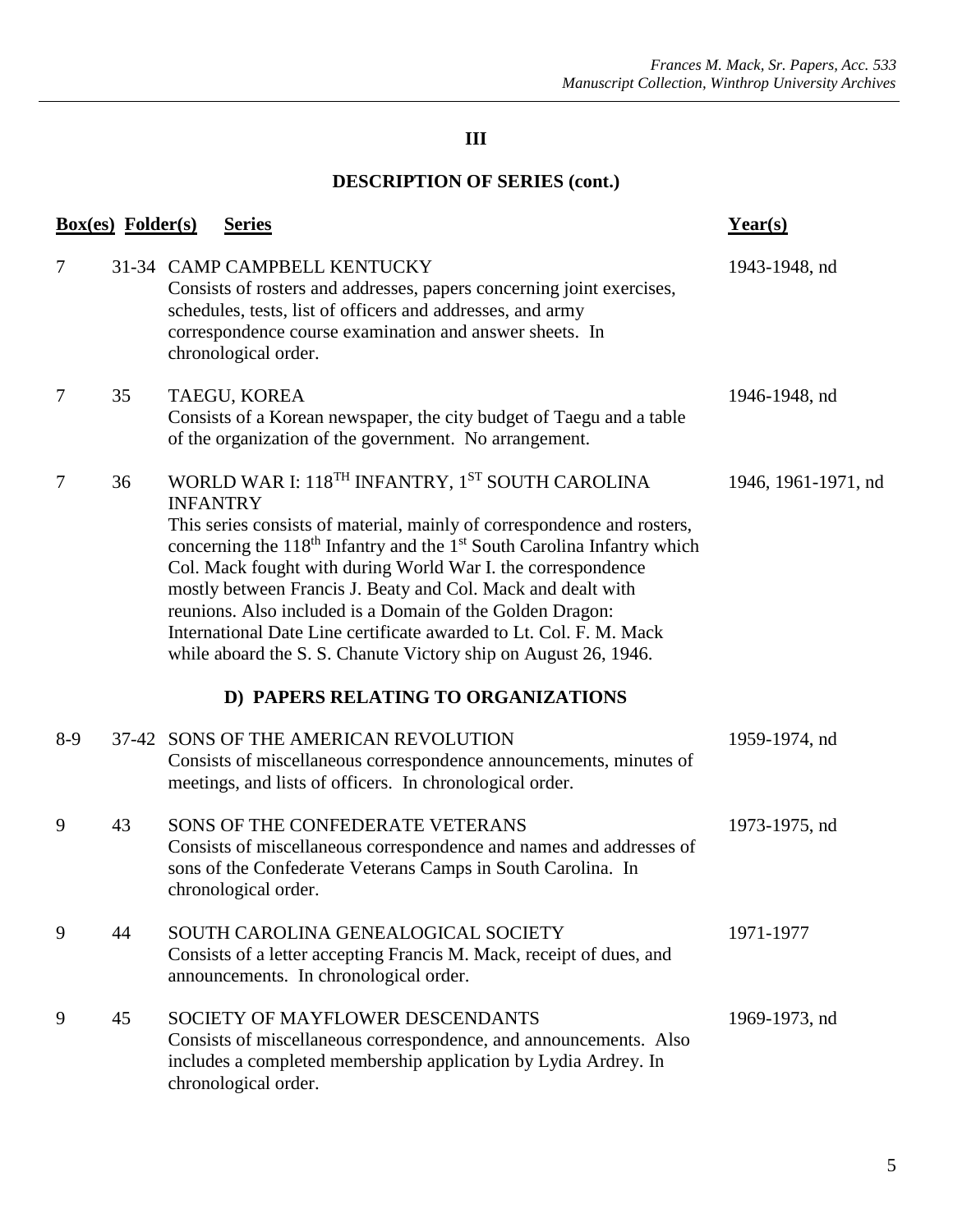|    | <b>Box(es)</b> Folder(s) | <b>Series</b>                                                                                                                                                                                                                                                                                                                                                                                                                                                                                                                                                                                                                                                                                                                                                                                                                                    | $Year(s)$            |
|----|--------------------------|--------------------------------------------------------------------------------------------------------------------------------------------------------------------------------------------------------------------------------------------------------------------------------------------------------------------------------------------------------------------------------------------------------------------------------------------------------------------------------------------------------------------------------------------------------------------------------------------------------------------------------------------------------------------------------------------------------------------------------------------------------------------------------------------------------------------------------------------------|----------------------|
| 9  | 46                       | <b>VARIOUS ORGANIZATIONS</b><br>This series consists mainly of correspondence related to various<br>organizations that Col. Mack belonged to or worked with. The<br>organizations include: Confederation of South Carolina Local<br>Historical Societies, Rotary Club; Fort Mill Chamber of Commerce;<br>South Carolina Farm Bureau; State Young Men's Christian<br>Association; York County Economic Opportunity Commission; York<br>County Association for Mental Health; Piedmont Area Development<br>Association in York County; York County Retired Teachers<br>Association; York County Council on Aging; South Carolina Arts<br>Commission; York County School Board of Education (includes a<br>deed and land survey [Feb. 4, 1900] giving Mrs. Lee Y. Blankenship's<br>land in Fort Mill, SC to Gold Hill Academy),<br>E) MISCELLANEOUS | 1900-1975, nd        |
|    |                          |                                                                                                                                                                                                                                                                                                                                                                                                                                                                                                                                                                                                                                                                                                                                                                                                                                                  |                      |
| 10 | 47                       | <b>CORRESPONDENCE</b><br>This series consists of correspondence mostly from family and friends.<br>Some of the correspondence is from fellow members of the 118 <sup>th</sup><br>Infantry and the 1 <sup>st</sup> South Carolina Infantry which Col. Mack fought<br>with during World War I. There are other letters sent to various<br>persons regarding an array of topics.                                                                                                                                                                                                                                                                                                                                                                                                                                                                    | 1938, 1962-1974, nd  |
| 10 | 48                       | ARTICLES, SPEECHES, AND WRITINGS<br>This series consists of articles, speeches and other writings of Col.<br>Mack which cover mostly the history of the area, especially Fort Mill,<br>SC. There is a biography of James Henley Thornwell, and articles<br>concerning or titled, "Masonry and the Church," "Fort Mill Troop No.<br>1, Boy Scouts of America," Tour of local historical sites and historical<br>houses, "Miscellaneous Assets of York County" which details the<br>demographics and attributes of the county (1958), a history of the<br>Nation Ford, and a history of Philadelphia United Methodist Church.<br>There is also an autobiographical sketch of Col. Mack as well.                                                                                                                                                    | 1953, 1958, 1963, nd |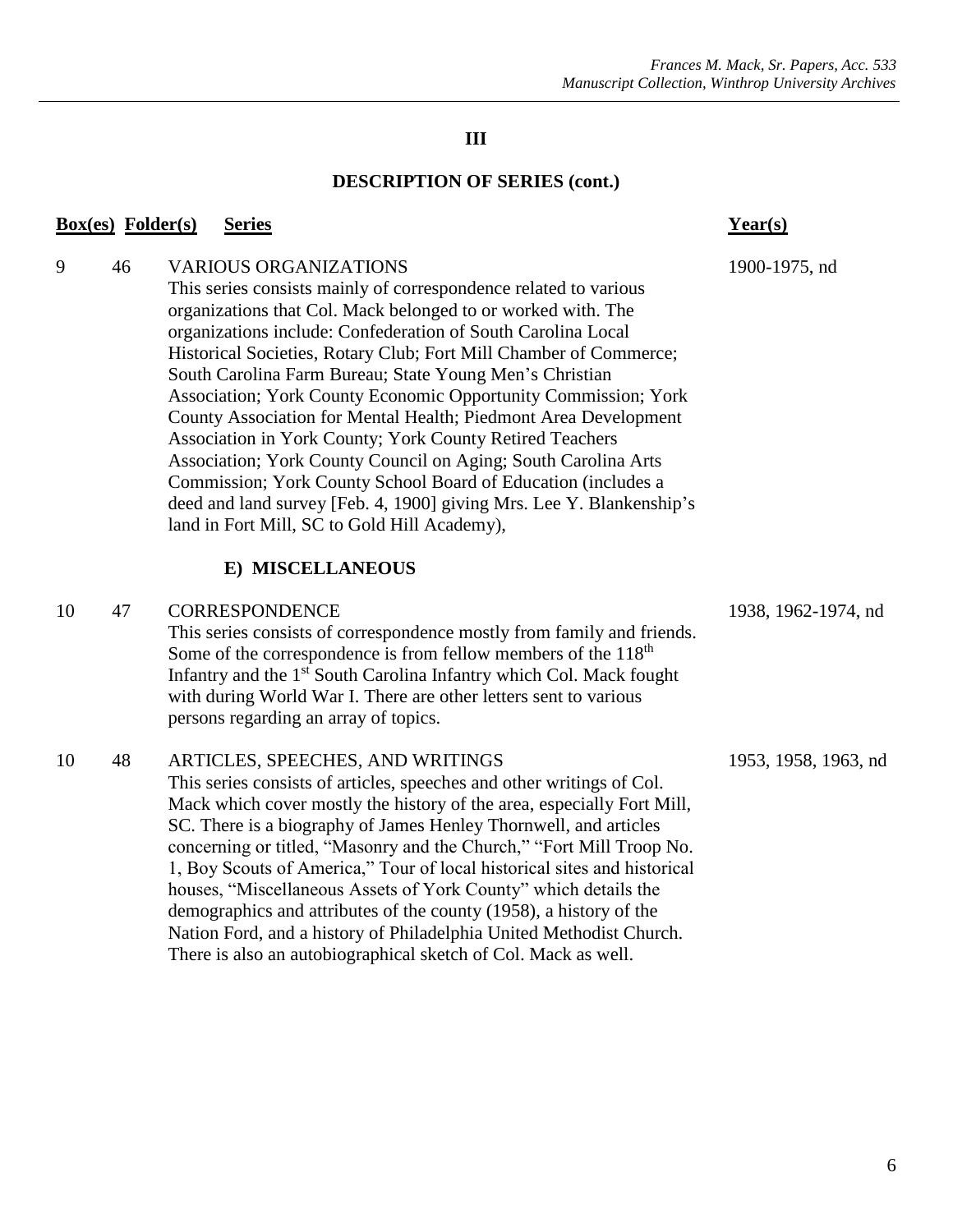## **DESCRIPTION OF SERIES (cont.)**

#### **Box(es) Folder(s) Series Year(s)**

Commission.

with Col. Mack's notes.

| 10 | 49 | HISTORY AND GENEALOGY                                                       | 1966-1974, nd |
|----|----|-----------------------------------------------------------------------------|---------------|
|    |    | This series consists of research and collected materials related to the     |               |
|    |    | history of the area and of genealogy of various families including three    |               |
|    |    | publications compiled by Thomas Murray Faris titled, <i>Faris Line</i>      |               |
|    |    | (Faries - Faires – Ferris – Farris): 1698-1966 (1966), Coltharp:            |               |
|    |    | $Coltharpe - Caltharp - Caltharpe)$ Notes on the Coltharp Family:           |               |
|    |    | 1745-1968 or '69) (1968), and Coltharp: Descendants of John J.              |               |
|    |    | Coltharp and Melinda Cranford Coltharp (The Carolina Branch of              |               |
|    |    | <i>The Coltharp Family</i> (1971). There is a lot of correspondence realted |               |
|    |    | to genealogical requests of various local family lines which include        |               |
|    |    | some (not extensive) genealogical materials. There is also information      |               |
|    |    | and on Old Unity Cemetery, Revolutionary graves in York County,             |               |
|    |    | York County Historical Sites, Catholic Presbyterian Church, a               |               |
|    |    | program for the dedication of the historical marker at the Spratt Home      |               |
|    |    | Site on October 29, 1961 which includes a biographical sketch of            |               |
|    |    | Thomas "Kanawha" Spratt, and a hand drawn map showing Steele                |               |

Creek, Hagler's Branch, Shugaw Creek and Boby Bridge. A lot of the material in this series was collected in Col. Mack's role in the Sons of the American Revolution (SAR) and the York County Historical

solicitations for books, magazines, and journals. Many are marked

| 10 | 50 | <b>RELIGIOUS</b><br>This series consists of materials collected by Col. Mack that are<br>religious in nature including correspondence and notes regarding the<br>Presbyterian Church and includes some history on Unity Presbyterian<br>Church. | 1923, 1937, 1938,<br>1965-1968, nd |
|----|----|-------------------------------------------------------------------------------------------------------------------------------------------------------------------------------------------------------------------------------------------------|------------------------------------|
| 10 | 51 | <b>POLITICAL</b><br>This series consists of material that is political in nature and mostly<br>consists of mail solicitations.                                                                                                                  | 1966, nd                           |
| 11 | 52 | <b>BOOK CLUBS AND READINGS</b><br>This series consists mostly of correspondence, subscriptions, and                                                                                                                                             | 1947, 1965-1968, nd                |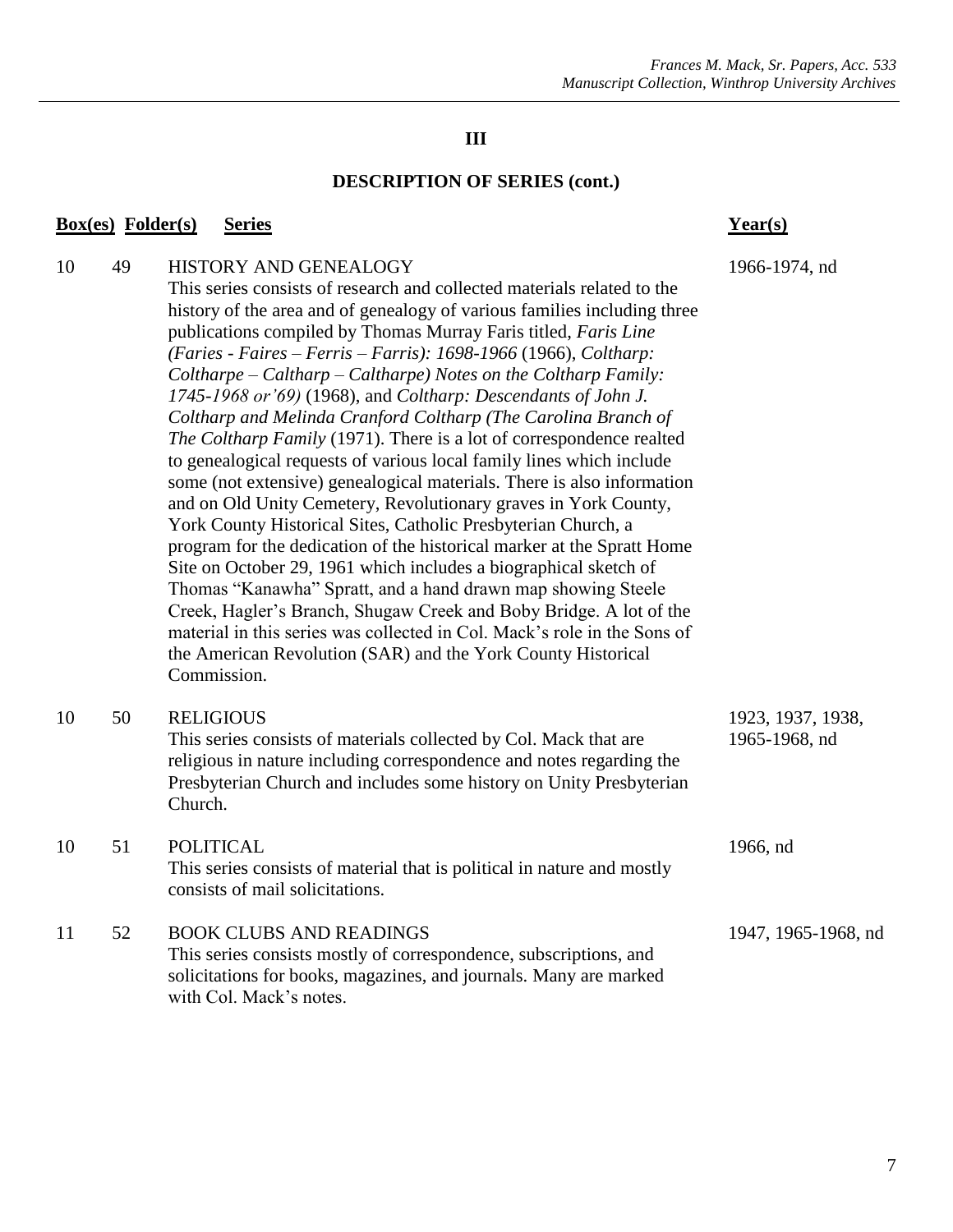| <b>Box(es)</b> Folder(s) |    | <b>Series</b>                                                                                                                                                                                                                                                                                                                                                                             | $Year(s)$                       |
|--------------------------|----|-------------------------------------------------------------------------------------------------------------------------------------------------------------------------------------------------------------------------------------------------------------------------------------------------------------------------------------------------------------------------------------------|---------------------------------|
| 11                       | 53 | <b>FARM AND EXTENSION</b><br>This series consists of correspondence related to Col. Mack's<br>membership in the York County Cattlemen's Association and Clemson<br>Cooperative Extension Work in Agriculture and Home Economics.<br>Included is a Certificate of Appreciation awarded to Col. Mack for<br>service to the Clemson University Extension Service dated February<br>15, 1977. | 1959, 1962, 1967-<br>1970, 1977 |
| 11                       | 54 | <b>PERSONAL</b><br>This series consist of obituaries for Col. Mack's wife, Elizabeth White<br>Nims Mack (1894-1973), an invitation to the High School graduation<br>of Thomas Benjamin Spratt, III from Dentville High School on June 4,<br>1970, and a certificate commissioning Col. Mack a Notary Public on<br>January 20, 1972.                                                       | 1970, 1972, 1973                |
| 11                       | 55 | <b>DOGS</b><br>This series consists of correspondence and pamphlets related to Old<br>English Shepherds and Old Time Shepherd Cattle Dog.                                                                                                                                                                                                                                                 | 1954, 1956, nd                  |
| 11                       | 56 | <b>NOTES</b><br>This series consists of notes written by Col. Mack. Some of the notes<br>are genealogical nature, for speeches or presentations, or just from<br>phone conversations, etc.                                                                                                                                                                                                | 1970, nd                        |
| 11                       | 57 | FORT MILL CHAMBER OF COMMERCE.<br>Consists of correspondence and papers relating to the Agri-Tour and<br>minutes of meetings. In chronological order.                                                                                                                                                                                                                                     | 1959-1977, nd                   |
| 11                       | 58 | <b>MISCELLANEOUS PAPERS</b><br>This series consists mainly of receipts, invoices, and other various<br>papers but also include part of an 1896 publication titled, Pictured<br>Story of the Tornado published by Southern Age, St. Louis, Missouri<br>which is about a tornado that went through St. Louis.                                                                               | 1896, 1927-1928,<br>1947, nd    |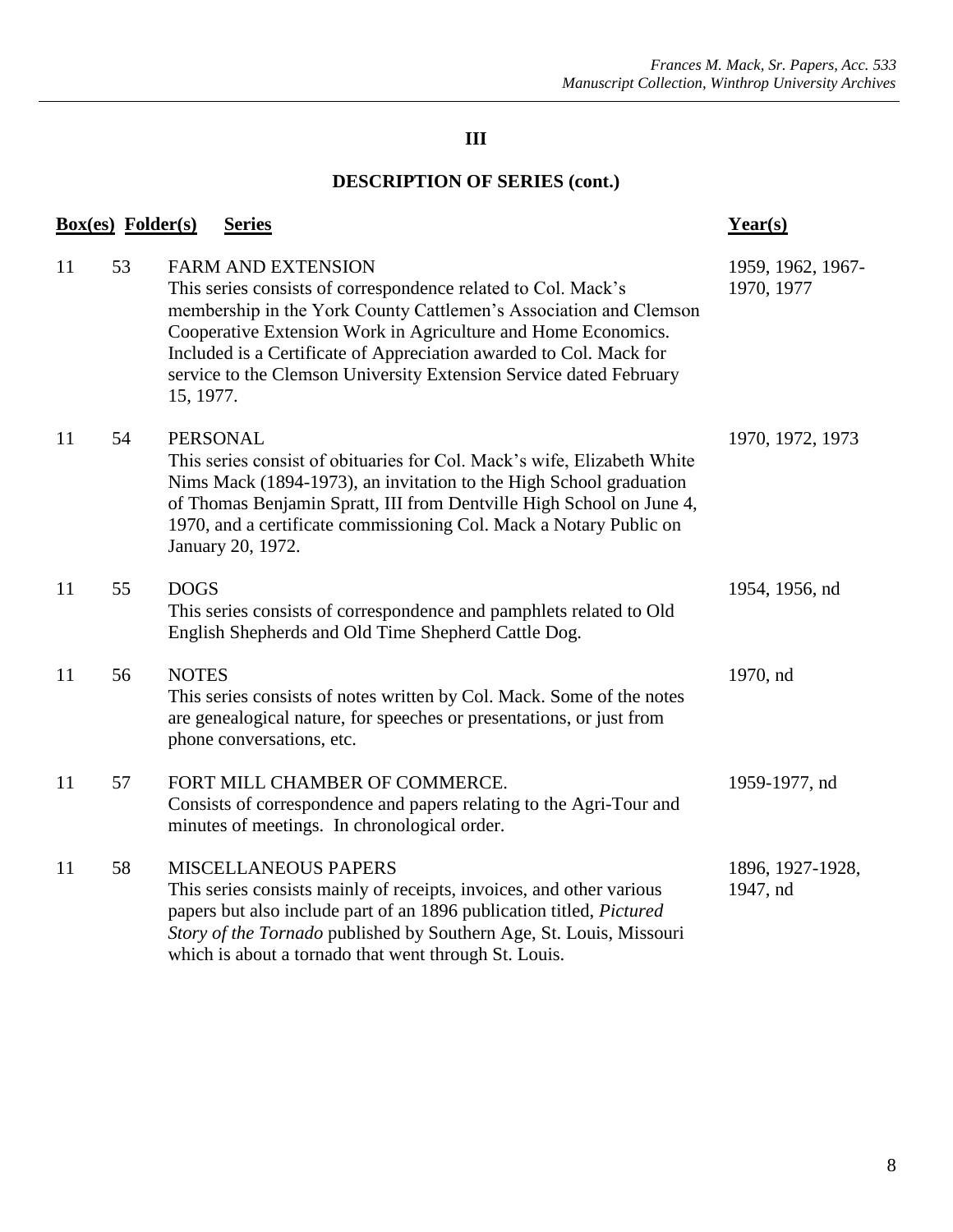|    | <b>Box(es)</b> Folder(s) |                | <b>Series</b>                                                                                                                                                                                                                                                                                                        | Year(s)                                                                                           |
|----|--------------------------|----------------|----------------------------------------------------------------------------------------------------------------------------------------------------------------------------------------------------------------------------------------------------------------------------------------------------------------------|---------------------------------------------------------------------------------------------------|
|    |                          |                | F) PHOTOGRAPHS                                                                                                                                                                                                                                                                                                       |                                                                                                   |
| 11 |                          | soldiers.      | 59-60 KOREA AND HAWAII<br>This series consist of photographs while Col. Mack was Military<br>Governor of Taegu, Korea. The photographs are mostly of locals and<br>of local scenes of Taegu and Pusan. There are also several photographs<br>of taken in Hawaii mostly of local scenery, locals, and a few of fellow | 1947, nd                                                                                          |
| 12 | 61                       |                | MISCELLANEOUS PHOTOGRAPHS<br>Consists of a military photograph of Francis M. Mack Sr., and General<br>Westmoreland with Bob Hope receiving a Sons of the American<br>Revolution Award. No arrangement.                                                                                                               | nd                                                                                                |
|    |                          |                | G) NEWSPAPER CLIPPINGS                                                                                                                                                                                                                                                                                               |                                                                                                   |
| 12 | 62                       |                | NEWSPAPER CLIPPINGS<br>Consists of miscellaneous clippings from newspapers. No arrangement.                                                                                                                                                                                                                          | 1920, 1922, 1923,<br>1925, 1927, 1937,<br>1960-1961, 1965-<br>1966, 1968-1970,<br>1972-1975, 1979 |
|    |                          |                | H) PAMPHLETS                                                                                                                                                                                                                                                                                                         |                                                                                                   |
| 12 | 63                       |                | DAUGHTERS OF THE AMERICAN REVOLUTION<br>Consists of South Carolina directories, a year book roster and fall<br>bulletin and a brochure of the 73 <sup>rd</sup> State Conference. No arrangement.                                                                                                                     | 1964-1971                                                                                         |
| 12 | 64                       | <b>SCHOOLS</b> | Consists of Washington and Lee Bulletins, proposed 1968 legislative<br>program, and a catalog of standard tests. No arrangement.                                                                                                                                                                                     | 1920-1924, 1968                                                                                   |
| 12 | 65                       |                | <b>HISTORICAL</b><br>Consists of church histories, South Carolina Gazette, Carolina Herald,<br>1974 Directory and Bi-Centennial Organizations and miscellaneous<br>historical pamphlets.                                                                                                                             | 1968-1973                                                                                         |
| 12 | 66                       | pamphlets.     | <b>MISCELLANEOUS</b><br>Consists of church related pamphlets, Bailey-grams and miscellaneous                                                                                                                                                                                                                         | 1938-1978, nd                                                                                     |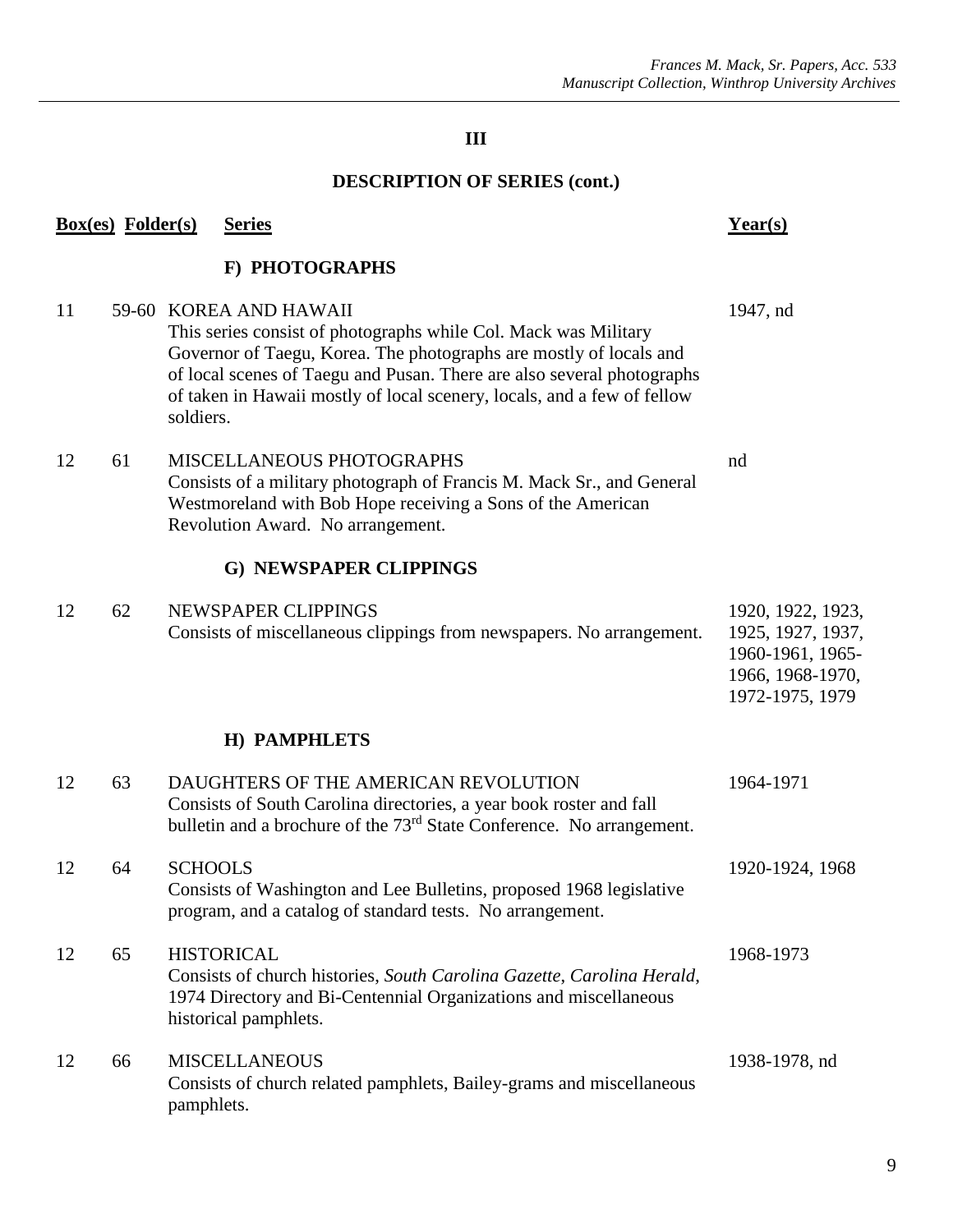#### **APPENDIX #1**

#### **ORGANIZATIONS**

County Board of Education

Fort Mill Chamber of Commerce

Masons, Catawba Lodge No. 56

Mayflower Society

Order of the Stars and Bars

Sons of the American Revolution

South Carolina Genealogical Society

Sons of Confederate Veterans (He is a true son as his father was a veteran.)

*\*This is an inclusive list.*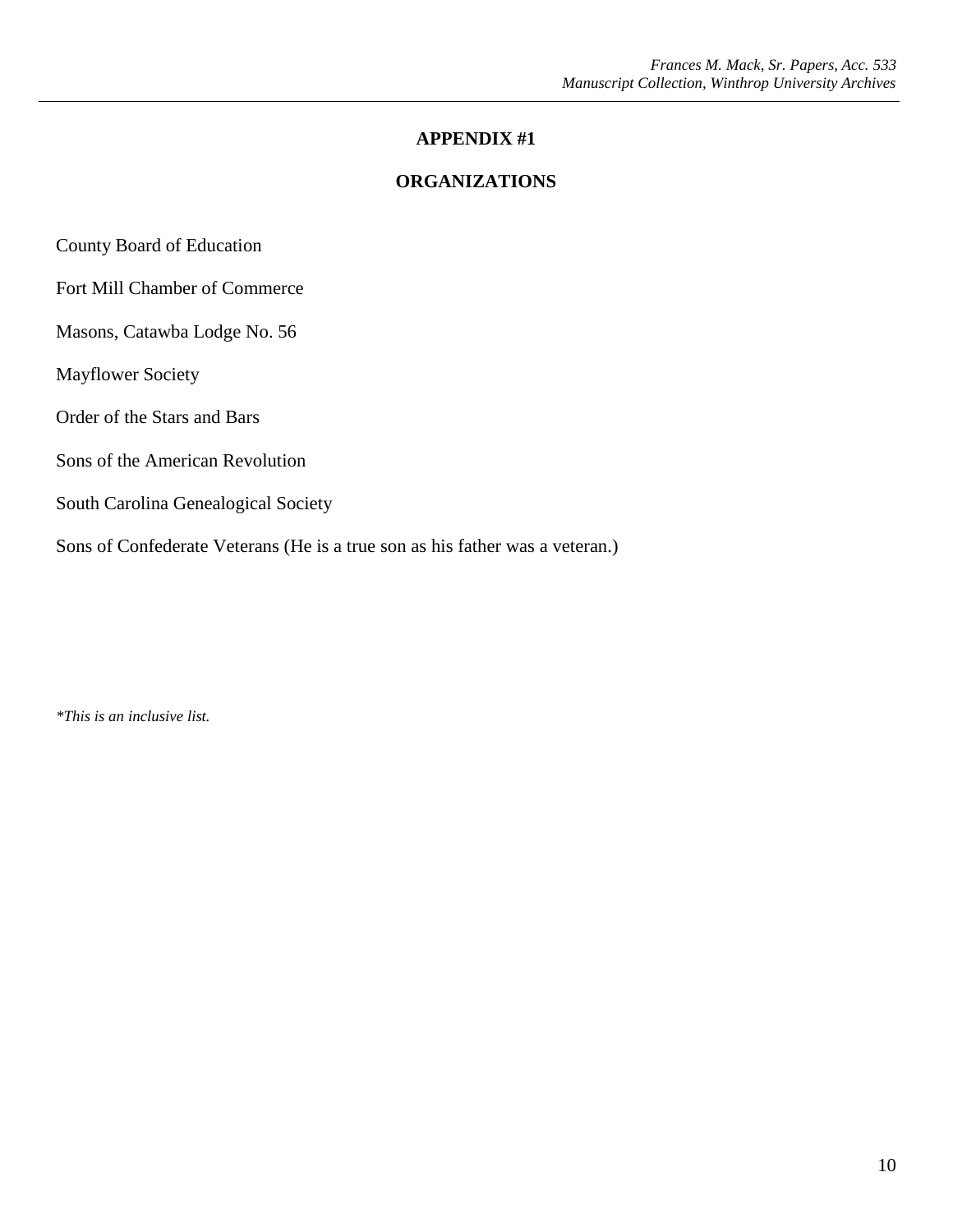#### **APPENDIX #2**

| 1.  | Situation map to accompany lesson 1 sub course 40-3 Extension Course of the<br>Infantry School.                          | 1936-1937 |
|-----|--------------------------------------------------------------------------------------------------------------------------|-----------|
| 2.  | Situation map to accompany lesson 12-sub course L Command and General Staff<br><b>Extension Course.</b>                  | 1936-1937 |
| 3.  | Special map A to accompany lesson assignment sheet lesson 2- sub course I<br>command and General staff extension course. | 1936-1937 |
| 4.  | Special map No. 6- Army Extension Courses (2 of them)                                                                    | nd        |
| 5.  | Special map No. 8- Army Extension Courses                                                                                |           |
| 6.  | Situation map to accompany lesson 6, sub course 40-2 Extension Course of the<br><b>Infantry School.</b>                  |           |
| 7.  | Special map No. 10- Army Extension Courses                                                                               |           |
| 8.  | Situation map to accompany lesson 8, sub course 40-2, Extension Course of the<br>Infantry School. (Special map No. 5)    |           |
| 9.  | Situation map to accompany lesson 1, sub course 40-7, Extension Course of the<br><b>Infantry School.</b>                 |           |
| 10. | Situation map to accompany lesson 2, sub course 40-7, Extension Course of the<br><b>Infantry School.</b>                 |           |
| 11. | Topographical map. Gettysburg and Antietam.                                                                              |           |
| 12. | Special map to accompany lesson 5 sub course 40-1, Extension Course of the Infantry<br>School.                           |           |
| 13. | Special map No. 17                                                                                                       |           |
| 14. | Situation map to accompany lesson 2, sub course 40-1, Extension course of the<br><b>Infantry School.</b>                 |           |
| 15. | Solution map to accompany lesson 2, sub course 40-1, Extension Course of the<br><b>Infantry School.</b>                  |           |
| 16. | Situation map to accompany lesson, 1, sub course 40-1, Extension Course of the<br><b>Infantry School.</b>                |           |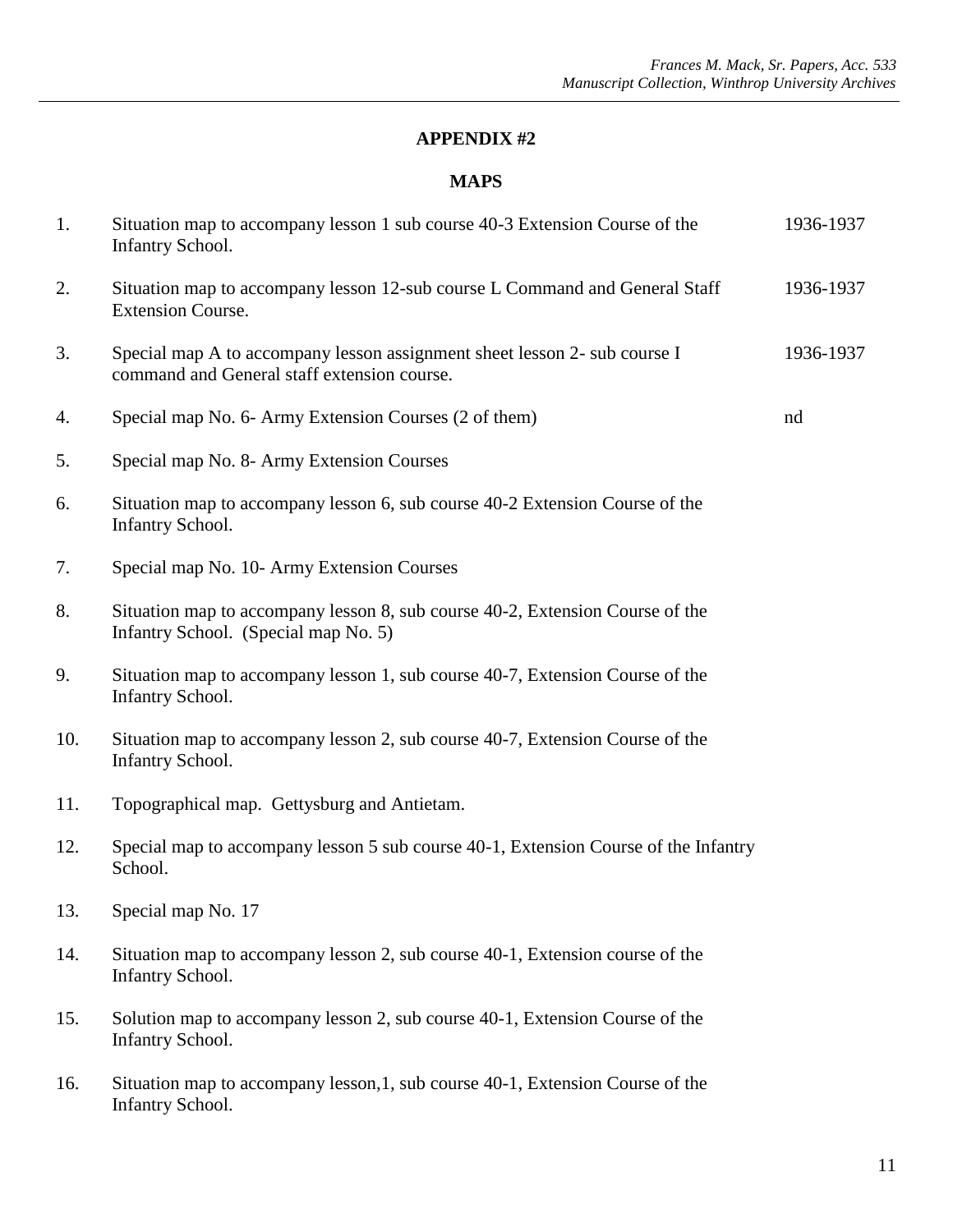- 17. Situation map to accompany lesson 3, sub course 40-1, Extension Course of the Infantry School.
- 18. Special map No. 8
- 19. Situation map to accompany lesson 4. Sub course 40-1, Extension Course of the Infantry School.
- 20. Situation map to accompany lesson 8, sub course 40-1, Extension Course of the Infantry School.
- 21. Special map to accompany lesson 8, sub course 40-1, Extension Course of the Infantry School.
- 22. Situation map to accompany lesson 9. sub course 40-1, Extension Course of the Infantry School.
- 23. Special map No. 20
- 24. Special map No. 20
- 25. Solution to Second Requirement lesson 1, sub course 40-3, Extension course of the Infantry School.
- 26. Solution to First Requirement, lesson 1, sub course 40-3, Extension Course of the Infantry School.
- 27. Situation map to accompany lesson 5, sub course 40-3, Extension Course of the Infantry School.
- 28. Special map No. 25
- 29. Map showing North and South Water Services in Taegu Korea
- 30. Map showing the roads, railroads and other transportation facilities in Korea Feb. 28, 1945
- 31. Relief map of Korea
- 32. Telecommunication map of Korea Feb. 28, 1945
- 33. Vegetation map of Korea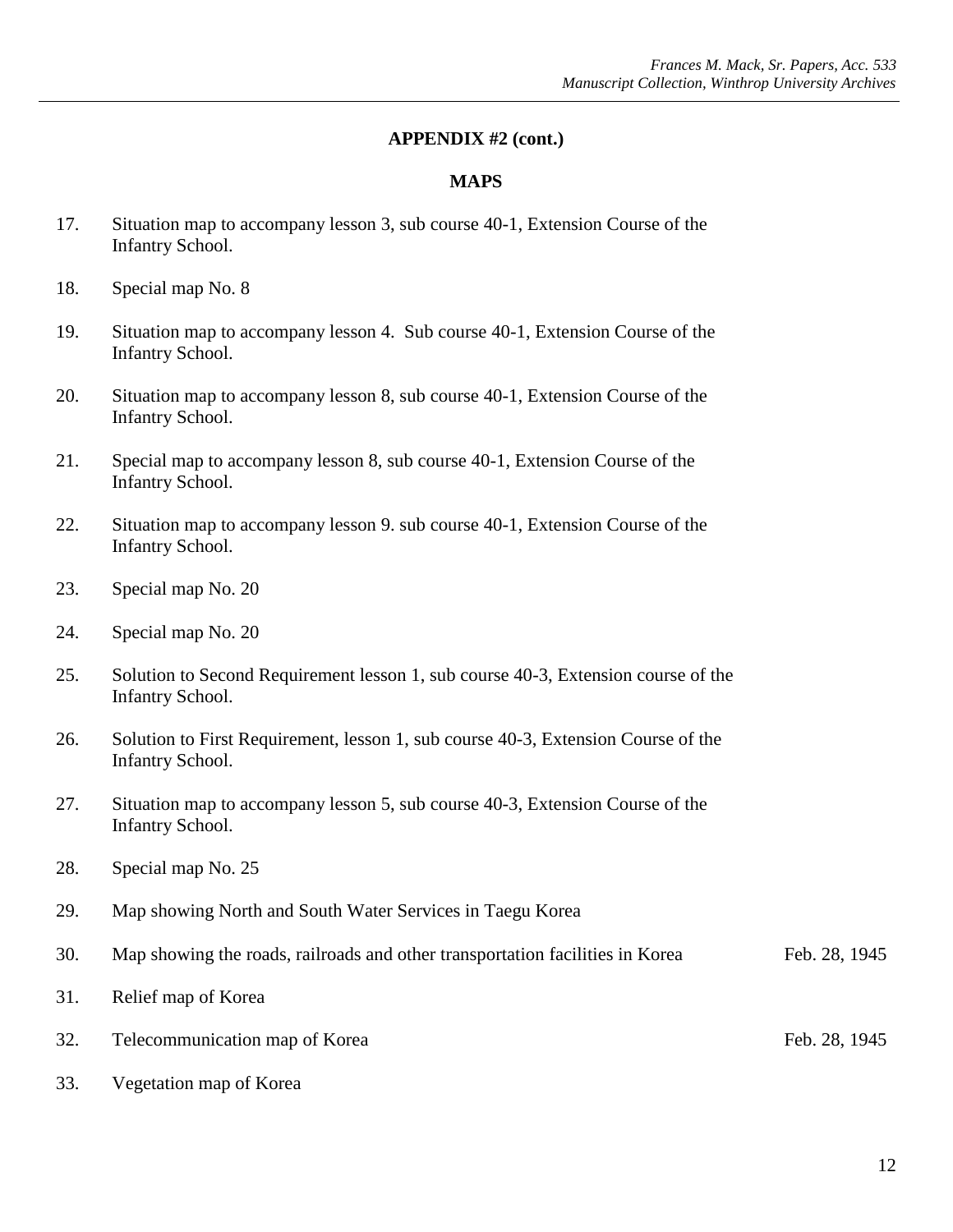| 34. | Administrative divisions of Korea                                                                                                                                | March 3, 1945 |
|-----|------------------------------------------------------------------------------------------------------------------------------------------------------------------|---------------|
| 35. | Distribution of Electric Power Plants of Korea                                                                                                                   | Feb. 28, 1945 |
| 36. | Slope and Terrain Regions of Korea                                                                                                                               |               |
| 37. | Map of North Carolina and South Carolina                                                                                                                         |               |
| 38. | Peace map of Europe                                                                                                                                              | Jan. 1, 1919  |
| 39. | Map with plans for Field Exercise Assembly                                                                                                                       |               |
| 40. | Situation map to accompany exercise, lesson 11- sub course I Command and General<br><b>Staff Extension Course</b>                                                | 1936-1937     |
| 41. | Situation map B second situation to accompany lesson 10- sub course I Tactics<br>and Techniques of the separate arms, Command and General Staff Extension Course | 1936-1937     |
| 42. | Situation map to accompany lesson 9- sub course I command and general staff<br>extension course                                                                  | 1936-1937     |
| 43. | Special map to accompany lesson 4, sub course 40-2, Extension Course of the<br>Infantry School.                                                                  |               |
| 44. | Situation map to accompany section II, illustrative problem special text No. 274<br>Army Extension Courses.                                                      | 1936-1937     |
| 45. | Situation map to accompany lesson 3-sub course I Command and General Staff<br><b>Extension Course</b>                                                            | 1936-1937     |
| 46. | Situation map to accompany lesson 4- sub course I. Tactics and Techniques of<br>Infantry. Command and General Staff Extension Course                             | 1936-1937     |
| 47. | Topographical map<br>Gettysburg-Antietam                                                                                                                         |               |
| 48. | Special map No. 5 Extension Courses                                                                                                                              |               |
| 49. | Topographical map<br>Gettysburg-Antietam                                                                                                                         |               |
| 50. | Fire Control map<br>2631:5190; / 6126;                                                                                                                           |               |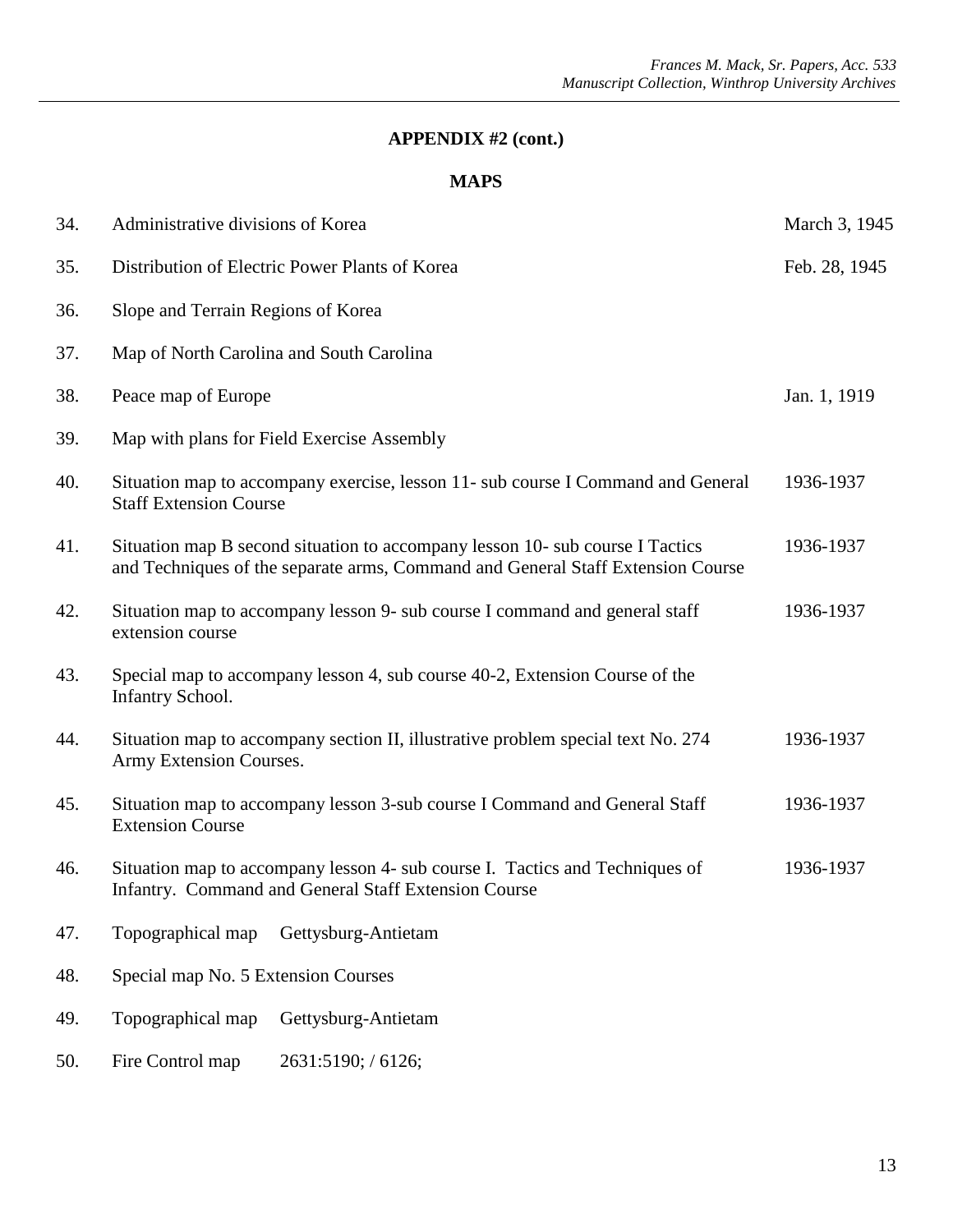- 51. Topographical map Gettysburg-Antietam
- 52. Topographical map Gettysburg-Antietam
- 53. Topographical map Gettysburg-Antietam
- 54. Topographical map Gettysburg-Antietam
- 55. Special military map. Harriman Index 2631:7607; / 18
- 56. Special military map. Harriman Index 2631:7607; / 18
- 57. Special military map. Harriman Index 2631:7607; / 18
- 58. Topographical map Gettysburg-Antietam
- 59. Topographical map Gettysburg-Antietam
- 60. Topographical map Gettysburg-Antietam
- 61. Topographical map Gettysburg-Antietam
- 62. Special military map. Harriman Index 2631:4636; / 4750
- 63. Situation map B to accompany review lesson, sub course: Problems in Combat 1940-1941 intelligence. Army Extension Courses
- 64. Situation map A to accompany review lesson, sub course: Problems in Combat 1940-1941 intelligence. Army Extension Courses
- 65. Situation map to accompany lesson 6- sub course I. Command and General Staff 1936-1937 Extension Course
- 66. Situation map to accompany section I, lesson 7, sub course I. Command and General 1936-1937 Staff Extension Course
- 67. Situation map to accompany lesson 8- sub course I. Command and General Staff 1936-1937 Extension Course
- 68. Special map A to accompany lesson 10- sub course I. Tactics and Technique 1936-1937 of the separate arms. Command and General Staff Extension Course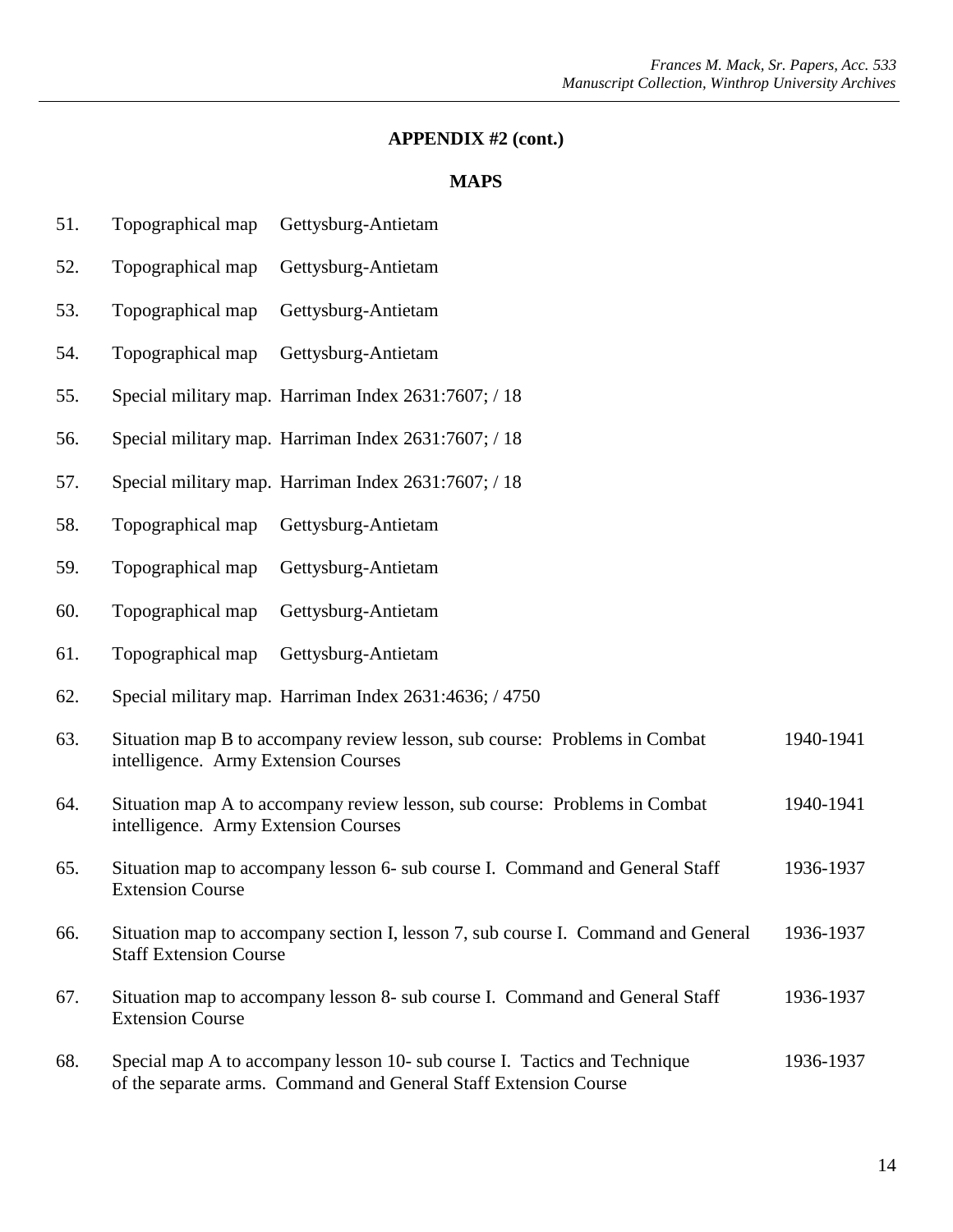| 69. | Situation map to accompany lesson 3, sub course 40-7. Extension Course of the<br><b>Infantry School.</b> |            |
|-----|----------------------------------------------------------------------------------------------------------|------------|
| 70. | Situation map to accompany lesson 2, sub course 40-10 Extension Course of the<br><b>Infantry School.</b> | 1937-1938  |
| 71. | General map of Gettysburg                                                                                | 1925       |
| 72. | Situation map to accompany lesson 6, sub course 40-3. Extension Course of the<br><b>Infantry School.</b> |            |
| 73. | Situation map to accompany lesson 1, sub course 40-10 Extension Course of the<br><b>Infantry School.</b> | 1937-1938  |
| 74. | Topographical map of Gettysburg-Antietam                                                                 |            |
| 75. | Topographical map of Gettysburg-Antietam                                                                 |            |
| 76. | Topographical map of Gettysburg-Antietam                                                                 |            |
| 77. | Situation map to accompany lesson 5, sub course I. Command and General Staff<br><b>Extension Course</b>  | 1936-1937. |
| 78. | Situation map to accompany lesson 7, sub course 40-2. Extension Course of the<br><b>Infantry School.</b> |            |
| 79. | Maneuver map. Desoto National Forest Mississippi                                                         |            |
| 80. | Operation map to accompany lesson 1, sub course 30-3. Extension Course of the<br><b>Infantry School.</b> | 1938-1939  |
| 81. | Fire Control Map.                                                                                        |            |
| 82. | Special military map. Harriman index 2631:7607; / 18                                                     |            |
| 83. | Topographical map of Gettysburg-Antietam                                                                 |            |
| 84. | Typee Island                                                                                             |            |
| 85. | General map of Gettysburg                                                                                | 1925       |
| 86. | General map of Gettysburg                                                                                | 1925       |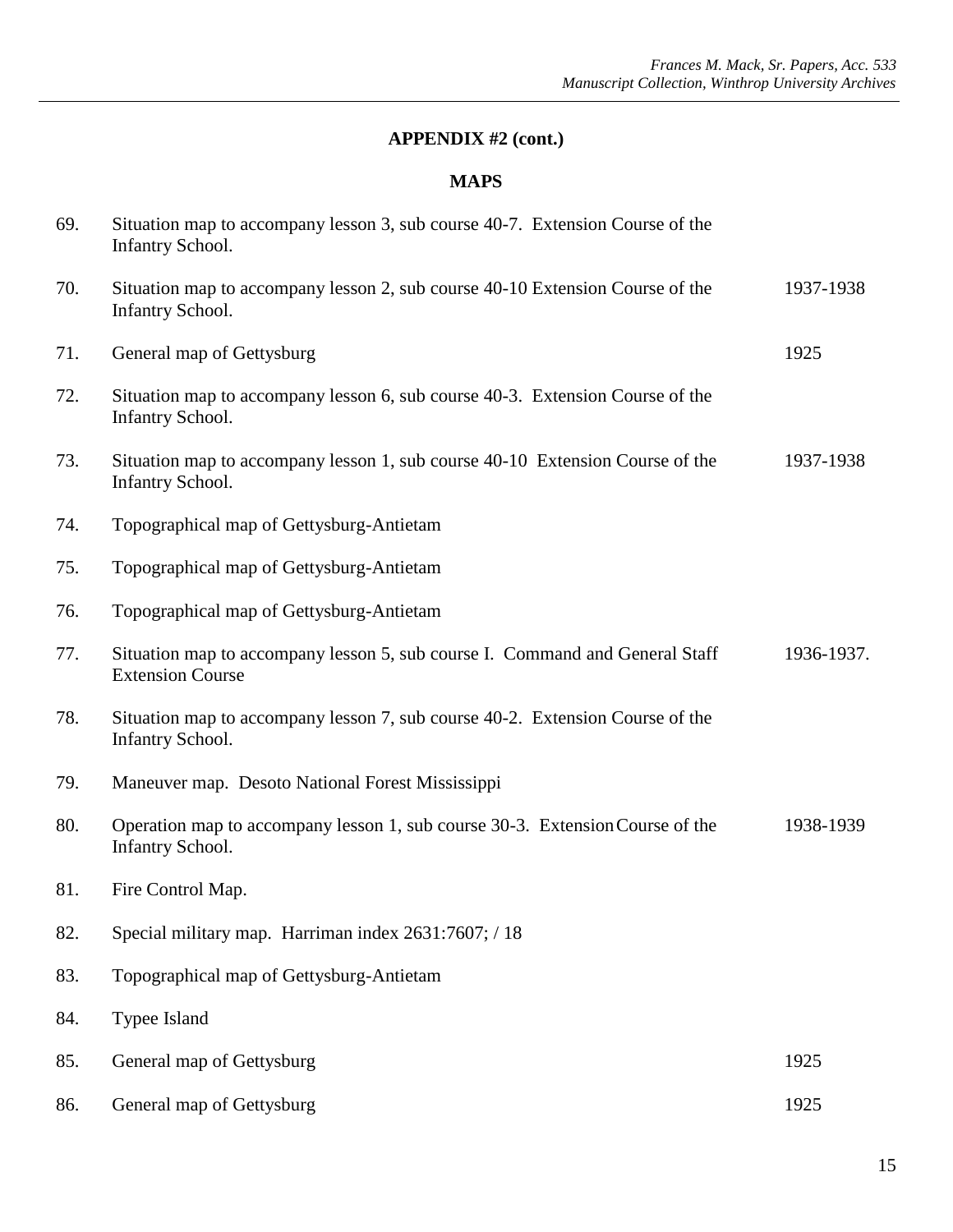- 87. Special map No. 10- Army Extension Courses
- 88. Special military map 2631:6686:/7619;
- 89. Clarksville, Tennessee
- 90. Campbell Military Reservation in Kentucky and surrounding area.